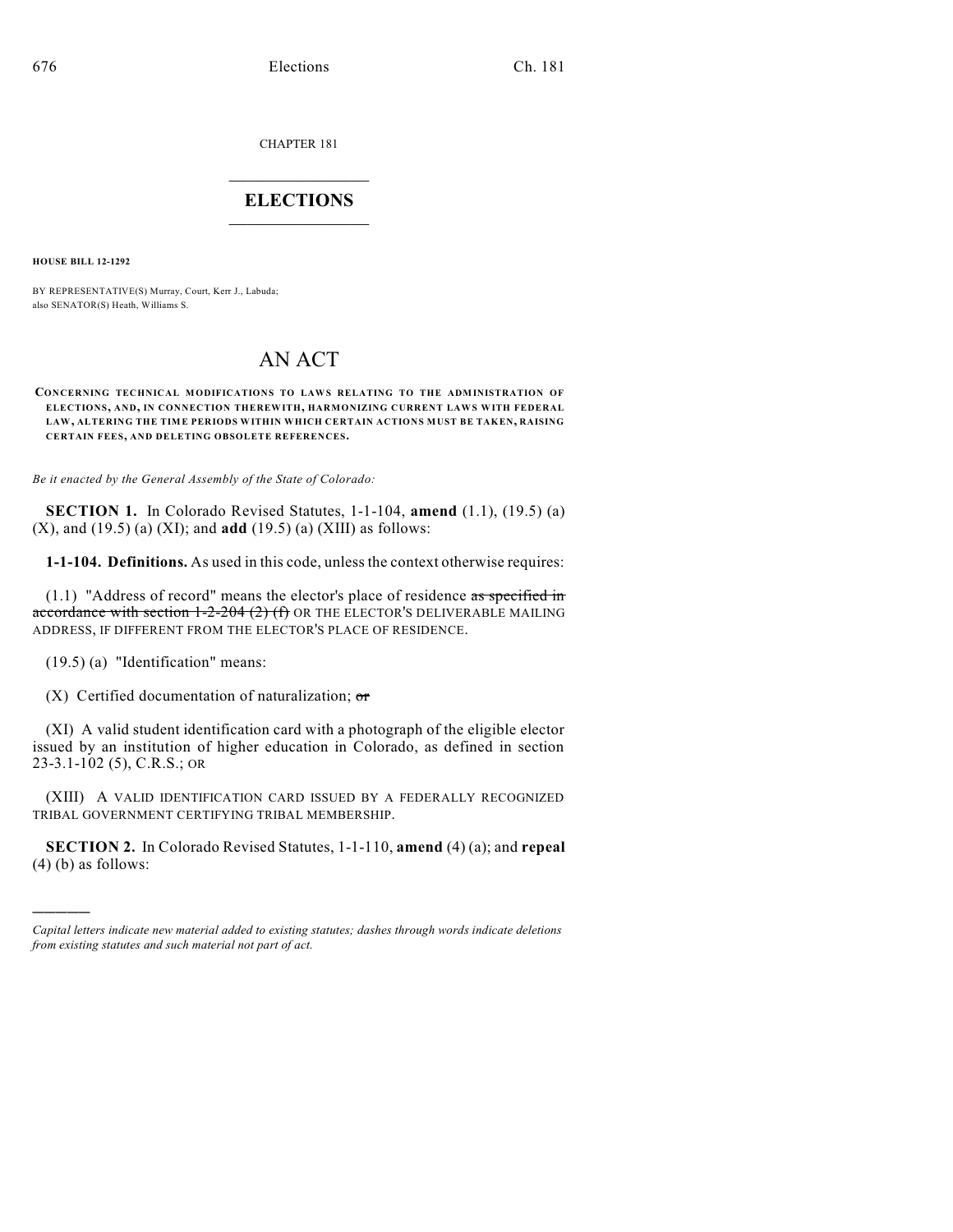**1-1-110. Powers of the county clerk and recorder and deputy.** (4) (a) For any elector registered after August 4, 1999, Any communication by mail from the county clerk and recorder to any registered elector pursuant to this title, including but not limited to, a voter information card provided pursuant to section 1-5-206 or an elector information CONFIRMATION card provided pursuant to section 1-2-605, shall be sent to the elector's address of record. unless the elector has requested that said communication be sent to his or her deliverable mailing address pursuant to section  $1-2-204$   $(2)$   $(k)$ .

(b) For any elector registered as of August 4, 1999, who has provided the county clerk and recorder both an address of record and a deliverable mailing address but has not indicated a mailing preference, any communication by mail from the county clerk and recorder to any registered elector pursuant to this title, including, but not limited to, a voter information card provided pursuant to section 1-5-206 or an elector information card provided pursuant to section 1-2-605, shall be sent to the elector's deliverable mailing address.

**SECTION 3.** In Colorado Revised Statutes, 1-2-204, **amend** (2) (d) as follows:

**1-2-204. Questions answered by elector - rules.** (2) In addition, each eligible elector shall be asked, and the elector shall correctly answer, the following:

(d) The elector's gender, IF THE ELECTOR WISHES TO STATE IT;

**SECTION 4.** In Colorado Revised Statutes, 1-2-216, **amend** (4) (a) as follows:

**1-2-216. Change of residence.** (4) (a) For the twenty-eight days before and on the day of any election, any eligible elector, by appearing in person at the office of the clerk and recorder of the county in which the elector resides OR BY SUBMITTING BY MAIL A CHANGE OF ADDRESS FORM THAT IS RECEIVED BY THE COUNTY CLERK AND RECORDER NO LATER THAN THE CLOSE OF BUSINESS ON THE SEVENTH DAY BEFORE ANY ELECTION, may complete a change of address form stating, under penalty of perjury, that the elector moved no later than the thirtieth day before the election and that, on the day of the election, the elector will have lived at the new address in the new precinct for at least thirty days. Upon the receipt of the request, the county clerk and recorder shall verify the registration of the elector and, upon verification, if the elector does not choose to vote at the time the request is verified, shall issue or authorize a certificate of registration showing the information required in section 1-2-215 plus the change of address; except that the county shall only be required to issue or authorize a certificate of registration in accordance with the provisions of this paragraph (a) where it has printed its pollbooks.

**SECTION 5.** In Colorado Revised Statutes, 1-2-223, **amend** (2) as follows:

**1-2-223. Names transferred when precinct boundaries changed.** (2) In case any change is made in precinct boundaries as a result of annexation affecting county boundaries, the county clerk and recorder of the county from which the annexed territory was detached shall forthwith remove from the registration book the registration records of all electors residing in the annexed territory AS SOON AS PRACTICABLE. The county clerk and recorder shall forthwith deliver, in person or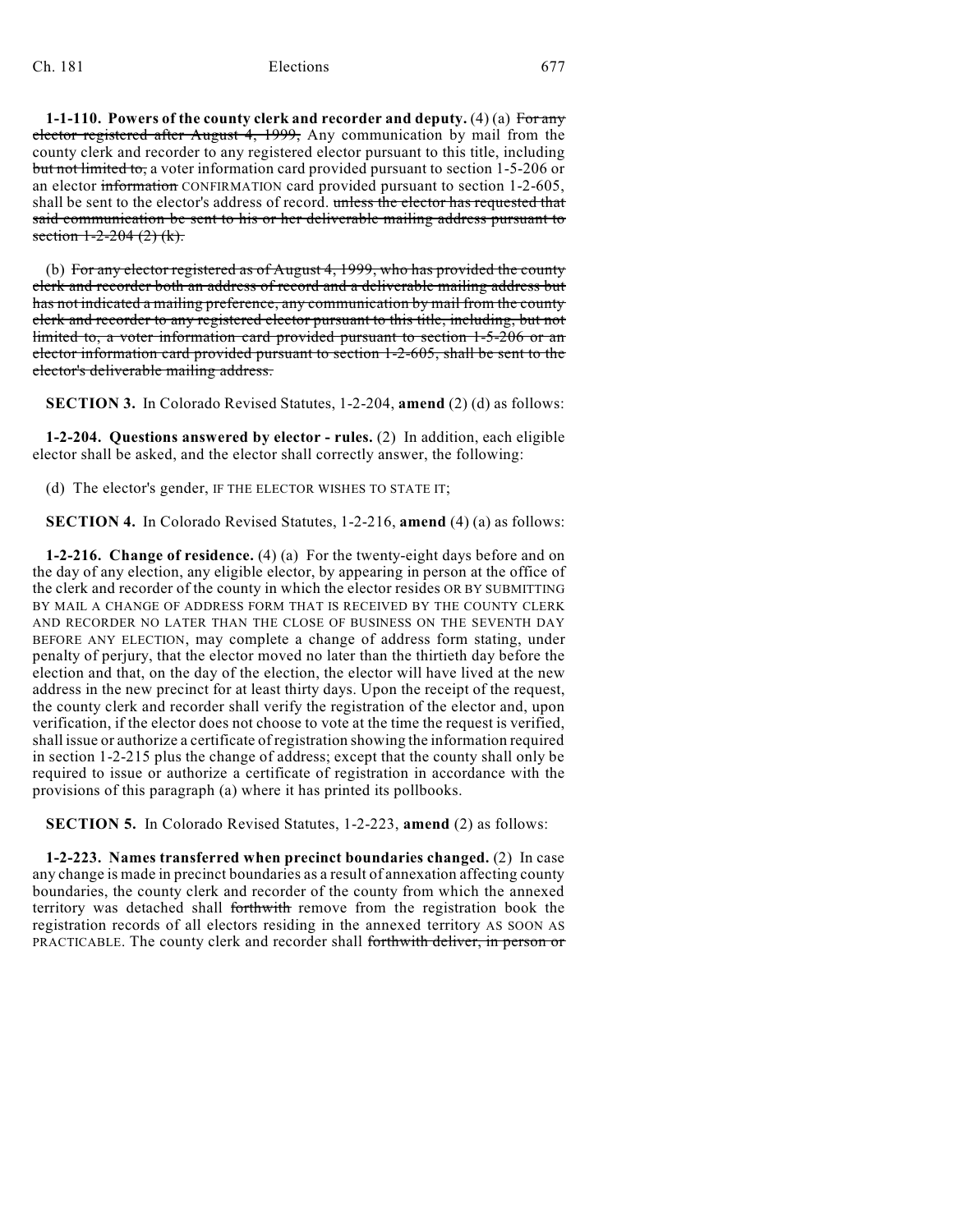by certified mail, TRANSFER, AS SOON AS PRACTICABLE, THROUGH THE STATEWIDE VOTER REGISTRATION SYSTEM CREATED PURSUANT TO SECTION 1-2-301, the registration records to the county clerk and recorder of the county to which the territory was annexed, who shall insert them in the registration book of the appropriate precinct upon receipt. The registrations shall be considered as continuing registrations with all the registered electors involved having full rights and privileges as if no change in county boundaries had occurred.

**SECTION 6.** In Colorado Revised Statutes, 1-2-509, **amend** (3) as follows:

**1-2-509. Reviewing voter registration applications.** (3) Within ten business days after receipt of the application, the county clerk and recorder shall notify each applicant of the disposition of the application by nonforwardable mail. If within twenty business days after receipt of the application the notification is returned to the county clerk and recorder as undeliverable, the applicant shall not be registered. If the notification is not returned within twenty business days as undeliverable, then the applicant shall be deemed registered as of the date of the application; except that, if the applicant was notified that the application was not complete, then the applicant shall be deemed registered as of the date of the application if the additional information is provided at any time prior to the actual voting. IF SUCH APPLICANT DOES NOT PROVIDE THE ADDITIONAL INFORMATION NECESSARY TO MAKE HIS OR HER APPLICATION COMPLETE AND ACCURATE WITHIN TWENTY-FOUR MONTHS AFTER NOTIFICATION IS SENT PURSUANT TO SUBSECTION (2) OF THIS SECTION, THE APPLICANT WILL BE REQUIRED TO REAPPLY IN ORDER TO BE REGISTERED.

**SECTION 7.** In Colorado Revised Statutes, 1-2-605, **amend** (6) (b) and (8) as follows:

**1-2-605. Canceling registration - voter information card.** (6) (b) A confirmation card shall be mailed, shall have a place for an address change, shall be sent by forwardable mail to the elector's address of record, unless the elector has requested that such communication be sent to his or her deliverable mailing address pursuant to section  $1-2-204$  (2) (k), AND shall have a returnable portion that has the return postage prepaid, and is preaddressed to the sending county clerk and recorder, and shall include a registration form to allow the elector to preregister in the county where the elector resides and to request designation as a permanent mail-in elector pursuant to section 1-8-104.5 A FORM ON WHICH THE ELECTOR MAY PROVIDE THE NECESSARY INFORMATION TO EFFECT A CHANGE OF ADDRESS PURSUANT TO SECTION 1-2-216.

(8) No later than ninety days following any general election, the county clerk and recorder shall furnish to the county chairpersons CHAIRPERSON of the two EACH major political parties PARTY a list containing the names, addresses, precinct numbers, and party affiliations of the electors whose names were canceled from the registration record pursuant to this section.

**SECTION 8.** In Colorado Revised Statutes, 1-2-703, **repeal** (3) (a) and (3) (b) as follows:

**1-2-703. Violations - penalties.** (3) (a) A voter registration drive organizer that willfully fails to deliver a voter registration application to the proper county clerk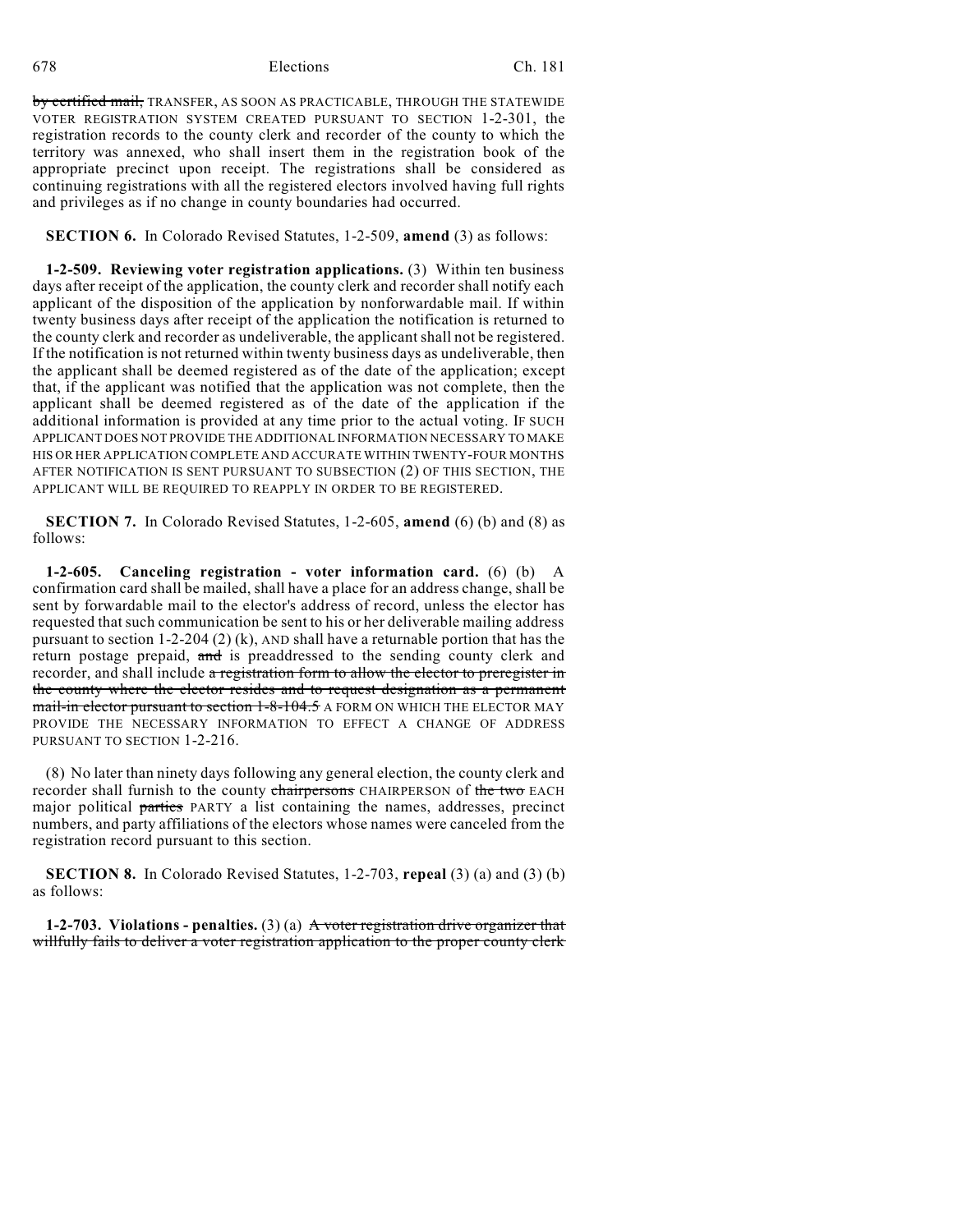and recorder within the time prescribed by section  $1-2-702(2)$  shall be punished by a fine not to exceed fifty dollars for each business day of violation.

(b) A voter registration drive organizer that has been fined three times or more under paragraph  $(a)$  of this subsection  $(3)$  for failure to deliver a voter registration application to the proper county clerk and recorder in the manner and time prescribed by section 1-2-702 (2) shall be punished by an additional fine not to exceed one thousand dollars.

**SECTION 9.** In Colorado Revised Statutes, 1-3-103, **amend** (9) (a) as follows:

**1-3-103. Party committees.** (9) (a) No later than ninety days after the organization of the state central committees of the two major political parties in each odd-numbered year, each committee shall adopt in its bylaws or rules its general guidelines and regulations for all county party matters. Such bylaws or rules shall establish a procedure for the selection of delegates to any party assembly that is consistent with party practice. Any method under such procedure for choosing or allocating delegates in a county based on the number of votes cast at an election for a particular candidate shall be uniform among the counties so that all types of ballots are counted or not counted for purposes of determining the number of votes cast. Any county central committee may adopt its own rules and regulations in conformance with those of the state central committee. In the absence of county rules pertaining to specific items, the party's state central committee's guidelines AND rules and regulations shall apply. Each state central committee shall file its party's bylaws or rules with the secretary of state no later than the first Monday in February in each even-numbered year and, if filed prior to that date, the bylaws or rules may be amended until that date. No bylaw or rule may be filed or amended after the first Monday in February in each even-numbered year. Where the bylaws or rules are not filed in accordance with this section, the party's state central committee, as well as the party's county central committee, shall be ARE subject to the code through the general election of the same year.

**SECTION 10.** In Colorado Revised Statutes, 1-4-303, **amend** (1) as follows:

**1-4-303. Nomination of unaffiliated candidates - fee.** (1) No later than one hundred fifty-five days 3 P.M. ON THE NINETIETH DAY before the general election, a person who desires to be an unaffiliated candidate for the office of president or vice president of the United States shall submit to the secretary of state either a notarized candidate's statement of intent together with a nonrefundable filing fee of five hundred ONE THOUSAND dollars or a petition for nomination pursuant to the provisions of section 1-4-802 and shall include either on the petition or with the filing fee the names of registered electors who are thus nominated as presidential electors. The acceptance of each of the electorsshall be endorsed as appended to the first or last page of the nominating petition or the filing fee.

**SECTION 11.** In Colorado Revised Statutes, 1-4-601, **amend** (3) (a) as follows:

**1-4-601. Designation of candidates for primary election.** (3) (a) Except as provided in paragraph (b) of this subsection (3), no later than four days after the adjournment of the assembly, each candidate designated by assembly shall file a written acceptance with the officer with whom the certificate of designation is filed.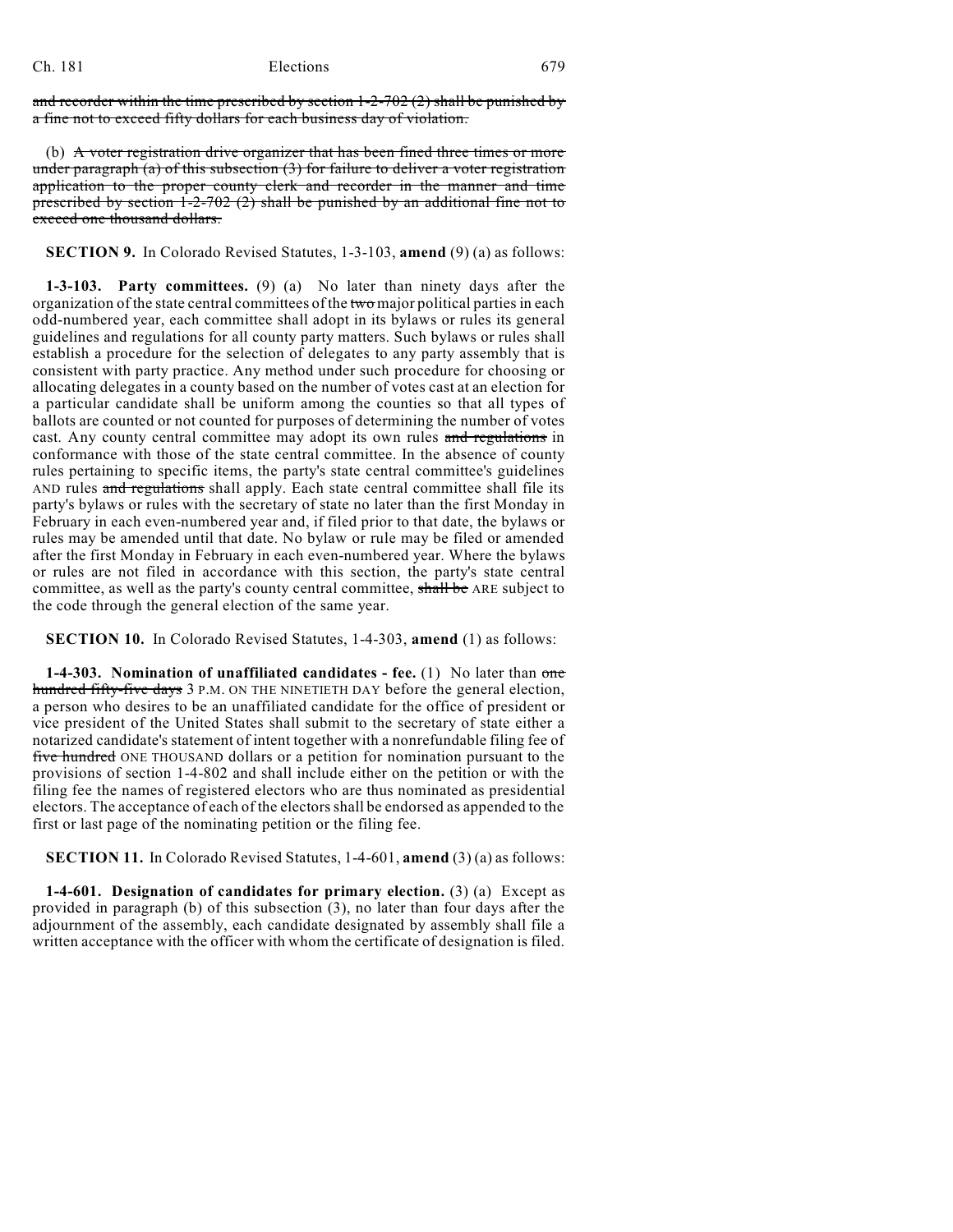This acceptance may be transmitted by facsimile transmission. If the acceptance is transmitted by facsimile transmission, the original acceptance must also be filed and postmarked no later than ten days after the adjournment of the assembly. The acceptance shall state the candidate's name in the form in which it is to appear on the ballot. The name may include one nickname, IF THE CANDIDATE REGULARLY USES THE NICKNAME AND THE NICKNAME DOES NOT INCLUDE ANY PART OF A POLITICAL PARTY NAME. If an acceptance is not filed within the specified time, the candidate shall be deemed to have declined the designation; except that the candidate shall not be deemed to have declined the designation and shall be included on the primary ballot if late filing of an acceptance is caused by the failure to timely file a certificate of designation or the failure to file such acceptance with such certificate of designation, as required by section 1-4-604 (1) (a).

**SECTION 12.** In Colorado Revised Statutes, 1-4-701, **amend** (4) as follows:

**1-4-701. Party nominations to be made by convention.** (4) Any person nominated in accordance with this section by either ANY of the two major political parties shall be deemed to have accepted the nomination unless the candidate files with the secretary of state a written declination of the nomination no later than four days after the adjournment of the convention. The declination may be transmitted by facsimile transmission no later than four days after the adjournment of the convention. If the declination is transmitted by facsimile transmission, the original declination must also be filed and postmarked no later than ten days after the adjournment of the convention.

**SECTION 13.** In Colorado Revised Statutes, 1-4-802, **amend** (1) (b), (1) (d) (I), and  $(1)$  (f)  $(I)$  as follows:

**1-4-802. Petitions for nominating minor political party and unaffiliated candidates for a partisan office.** (1) Candidates for partisan public offices to be filled at a general or congressional vacancy election who do not wish to affiliate with a major political party may be nominated, other than by a primary election or a convention, in the following manner:

(b) Each petition shall contain only the name of one candidate for one office; except that any petition for a candidate for PRESIDENT OF THE UNITED STATES SHALL ALSO INCLUDE A CANDIDATE FOR VICE PRESIDENT AND A CANDIDATE FOR governor shall also include a candidate for lieutenant governor, and together they shall be considered joint candidates at the general election. In the case of nominations for electors of president and vice president of the United States, the names of the JOINT candidates may be added to the political or other name designated on the petition.

(d) (I) No petition to nominate an unaffiliated candidate, except petitions for candidates for vacancies to unexpired terms of representatives in congress and for presidential electors, shall be circulated or any signatures obtained thereon earlier than two ONE hundred eleven SEVENTY-THREE days before the general election.

(f) (I) Except as provided by subparagraph (II) of this paragraph (f), petitions shall be filed no later than 3 p.m. on the one hundred fifty-fifth SEVENTEENTH day before the general election or, for a congressional vacancy election, no later than 3 p.m. on the twentieth day after the date of the order issued by the governor.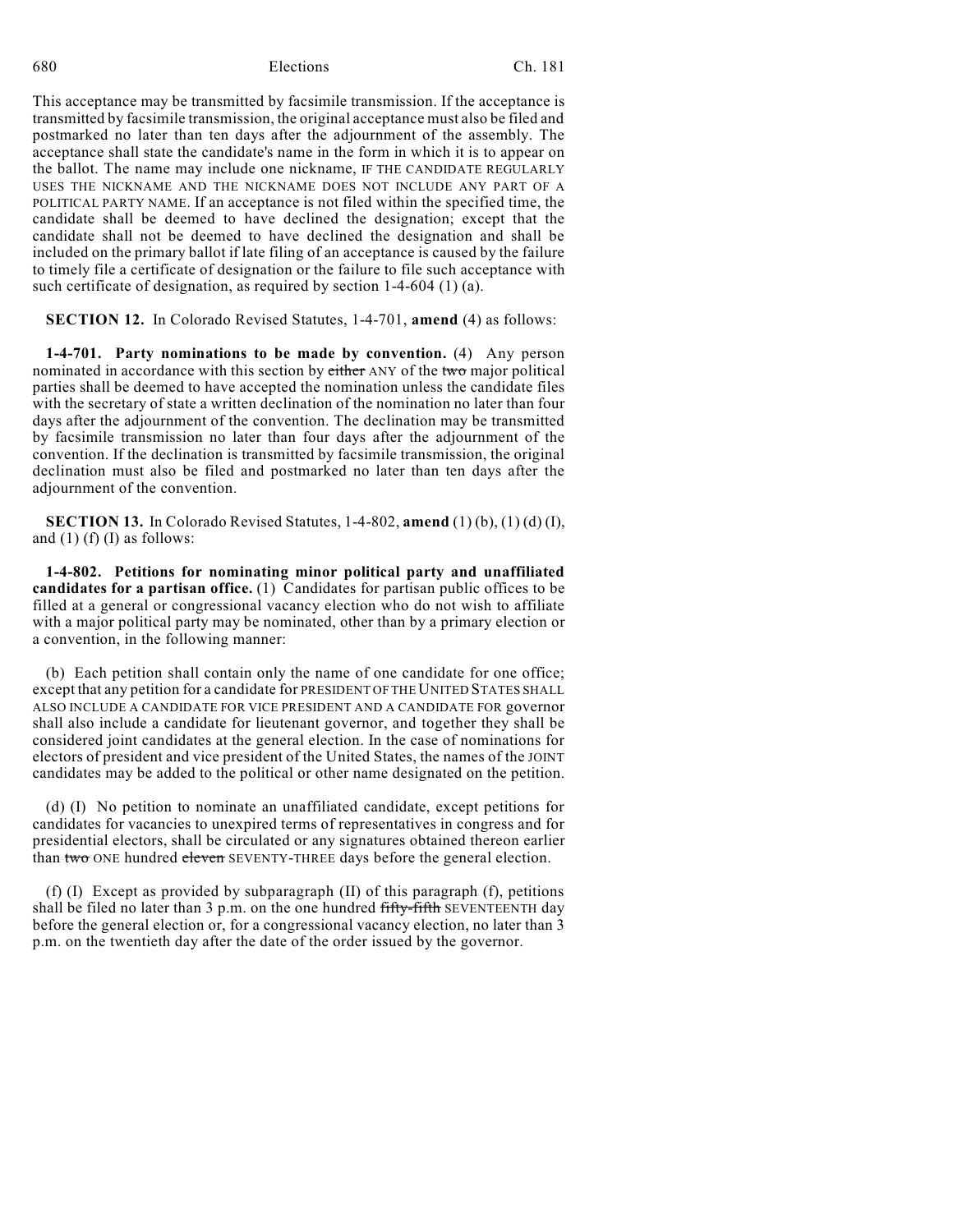**SECTION 14.** In Colorado Revised Statutes, 1-4-901, **amend** (1) as follows:

**1-4-901. Designation of petition.** (1) The petition for a candidate may consist of one or more sheets, to be fastened together in the form of one petition section, but each sheetshall contain the same heading and each petition section shall contain one sworn affidavit of the circulator. EXCEPT FOR THE JOINTCANDIDATES FOR PRESIDENT AND VICE PRESIDENT AND THE JOINT CANDIDATES FOR GOVERNOR AND LIEUTENANT GOVERNOR, no petition shall contain the name of more than one person for the same office.

#### **SECTION 15.** In Colorado Revised Statutes, 1-4-908, **amend** (3) as follows:

**1-4-908. Verification of petition and official statement.** (3) After review, the official shall notify the candidate of the number of valid signatures and whether the petition appears to be sufficient or insufficient. In the case of a petition for nominating an unaffiliated candidate, the official shall provide notification of sufficiency or insufficiency to the candidate no later than one hundred thirty-four NINETY-SIX days before the general election. Upon determining that the petition is sufficient and after the time for protest has passed, the designated election official shall certify the candidate to the ballot, and, if the election is a coordinated election, so notify the coordinated election official.

**SECTION 16.** In Colorado Revised Statutes, **amend** 1-4-912 as follows:

**1-4-912. Cure.** In case a petition for nominating an unaffiliated candidate is not sufficient, it may be amended once no later than  $3$  p.m. on the one hundred twenty-third EIGHTY-FIFTH day before the general election or 3 p.m. on the sixty-seventh day before an election that is not being held concurrently with the general election. If a petition for nominating an unaffiliated candidate is amended, the designated election official shall notify the candidate of whether the petition is sufficient or insufficient no later than the one hundred thirteenth SEVENTY-FIFTH day before the general election.

**SECTION 17.** In Colorado Revised Statutes, 1-4-1002, **amend** (5) (a) as follows:

**1-4-1002. Vacancies in designation or nomination.** (5) (a) The persons designated to fill any of the vacancies in subsections (1) to (4.5) of this section shall file with the designated election official with whom the original certificate of petition wasfiled any certificate of designation or nomination to fill the vacancy and a written acceptance signed by the person designated or nominated no later than the close of business on the sixty-seventh day before the primary election or the sixty-ninth day before the general election, depending on when the vacancy occurred; except that, in the case of a vacancy filled pursuant to the provisions of subsection  $(2,3)$  SUBSECTION  $(2),(2,3)$  (a), OR  $(7)$  (c) of this section, such THE filing shall be done no later than the seventh day before the election affected by the vacancy.

**SECTION 18.** In Colorado Revised Statutes, 1-4-1304, **amend** (3) as follows:

**1-4-1304. Nomination of candidates.** (3) Any minor political party nominating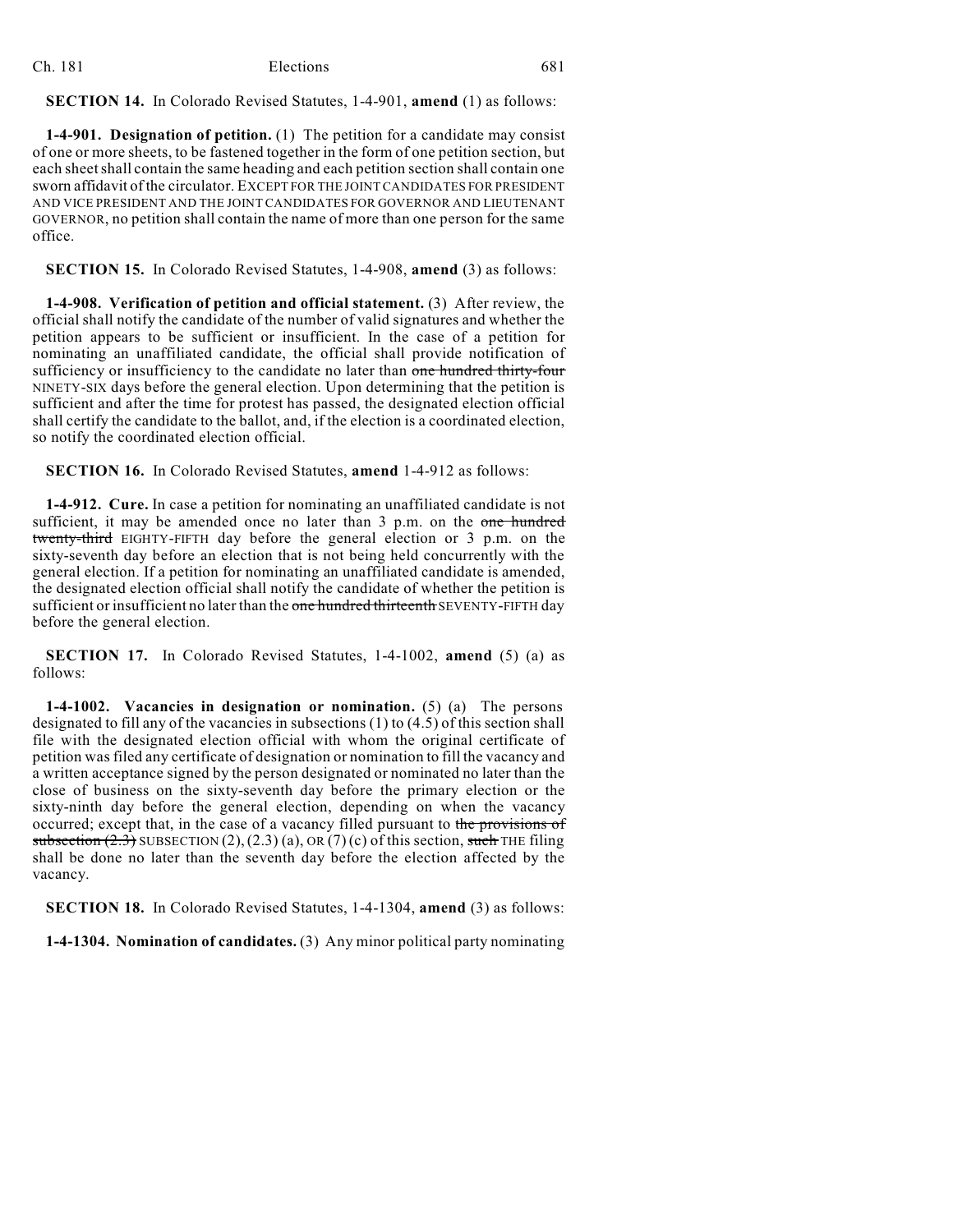candidates in accordance with this part 13 shall file a certificate of designation with the designated election official no later than four days after the assembly was held at which the candidate was designated. The certificate of designation shall state the name of the office for which each person is a candidate and the candidate's name and address, the date on which the assembly was held at which the candidate was designated, shall designate in not more than three words the name of the minor political party that the candidate represents, and shall certify that the candidate is a member of the minor political party. THE CANDIDATE'S NAME MAY INCLUDE ONE NICKNAME, IF THE CANDIDATE REGULARLY USES THE NICKNAME AND THE NICKNAME DOES NOT INCLUDE ANY PART OF A POLITICAL PARTY NAME. The candidate's affiliation as shown on the registration books of the county clerk and recorder is prima facie evidence of party membership.

**SECTION 19.** In Colorado Revised Statutes, 1-5-208, **amend** (3) as follows:

**1-5-208. Election may be canceled - when.** (3) If the electors are to consider the election of persons to office and ballot issues or ballot questions, the election may be canceled by the governing body only in the event that all of the conditions of subsection  $(1)$  SUBSECTION  $(1.5)$  of this section exist and that all ballot issues or ballot questions have been withdrawn from the ballot pursuant to subsection (2) of this section.

**SECTION 20.** In Colorado Revised Statutes, 1-5-403, **amend** (4) as follows:

**1-5-403. Content of ballots for general and congressional vacancy elections.** (4) The name of each person nominated shall be printed or written upon the ballot in only one place. EACH NOMINATED PERSON'S NAME MAY INCLUDE ONE NICKNAME, IF THE PERSON REGULARLY USES THE NICKNAME AND THE NICKNAME DOES NOT INCLUDE ANY PART OF A POLITICAL PARTY NAME. Opposite the name of each person nominated, including candidates for president and vice president and joint candidates for governor and lieutenant governor, shall be the name of the political party or political organization which nominated the candidate, expressed in not more than three words. Those three words may not promote the candidate or constitute a campaign promise.

**SECTION 21.** In Colorado Revised Statutes, 1-5-404, **amend** (1) (a), (2), and (3) as follows:

**1-5-404. Arrangement of names on ballots for partisan elections.** (1) In all partisan elections, the names of all candidates and joint candidates who have been duly nominated for office shall be arranged on the ballot under the designation of the office in three groups as follows:

(a) The names of the candidates of the two major political parties shall be placed on the general election ballot in an order established by lot and shall comprise the first group; except that the joint candidates for president and vice president and the joint candidates for governor and lieutenant governor shall be arranged in the alphabetical order of the names of the candidates for president and governor.

(2) Between July 1 and July 15 of each election year, the officer in receipt of the original designation, nomination, or petition of each candidate shall inform the two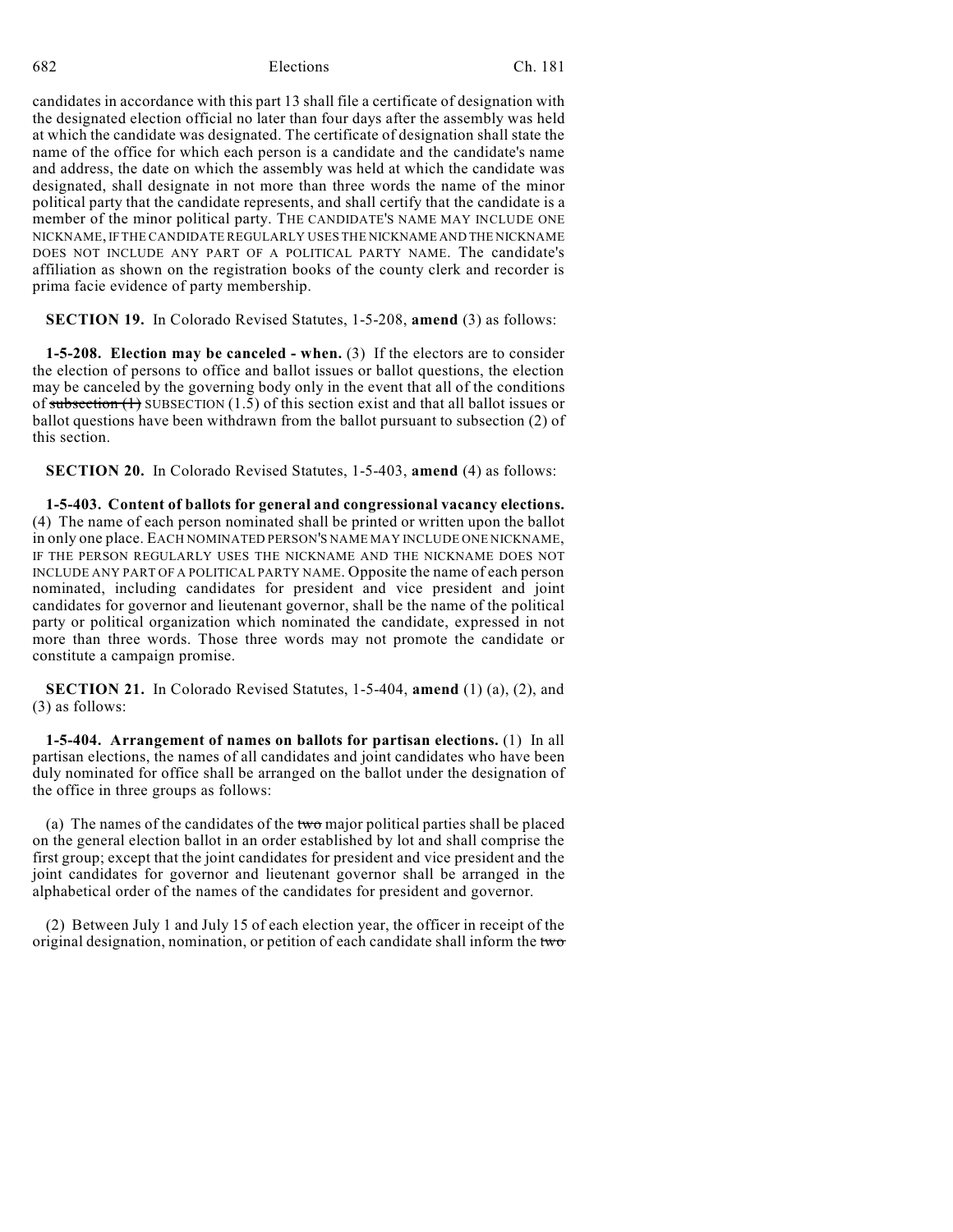major political parties, each minor political party, and the representative of each political organization on file with the secretary of state of the time and place of the lot-drawing for officesto appear on the general election ballot. Ballot positionsshall be assigned to the major political party, minor political party, or political organization in the order in which they are drawn. The name of the candidate shall be inserted on the ballot prior to the ballot certification.

(3) The arrangement of names on ballots for congressional vacancy elections shall be established by lot at any time prior to the certification of ballots for the congressional vacancy election. The officer in receipt of the original designation, nomination, or petition of each candidate shall inform the two major political parties, each minor political party, and the representatives of each political organization on file with the secretary of state of the time and place of the lot-drawing for the congressional election ballot. Ballot positions shall be assigned to the major political party, minor political party, or political organization in the order in which they are drawn.

**SECTION 22.** In Colorado Revised Statutes, 1-5-407, **amend** (4) and (5) (b) as follows:

**1-5-407. Form of ballots.** (4) The names of the candidates for each office shall be arranged under the designation of the office as provided in section 1-5-404. The designated election official shall not print, in connection with any name, any title or degree designating the business or profession of the candidate. EACH CANDIDATE'S NAME MAY INCLUDE ONE NICKNAME, IF THE CANDIDATE REGULARLY USES THE NICKNAME AND THE NICKNAME DOES NOT INCLUDE ANY PART OF A POLITICAL PARTY NAME.

(5) (b) Beginning with the 2010 general election:

(I) Each proposed change to the state constitution, whether initiated by the people or referred to the people by the general assembly, shall be identified on the ballot as an "amendment"; and

(II) Each proposed change to the Colorado Revised Statutes, whether initiated by the people or referred to the people by the general assembly, shall be identified on the ballot as a "proposition"; AND

(III) A BALLOT ISSUE OR QUESTION CONTAINING BOTH A PROPOSED CHANGE TO THE STATE CONSTITUTION AND A PROPOSED CHANGE TO THE COLORADO REVISED STATUTES SHALL BE IDENTIFIED ON THE BALLOT AS AN "AMENDMENT".

**SECTION 23.** In Colorado Revised Statutes, 1-6-101, **amend** (7) (a), (7) (b), and (7) (c) introductory portion as follows:

**1-6-101. Definitions - qualifications for election judges - student election judges - legislative declaration.** (7) (a) The general assembly hereby finds and declares that, in order to promote a greater awareness among young people concerning the electoral process, the rights and responsibilities of voters, and the importance of citizen participation in public affairs, as well as to provide additional qualified individuals willing and able to assist with the electoral process, qualified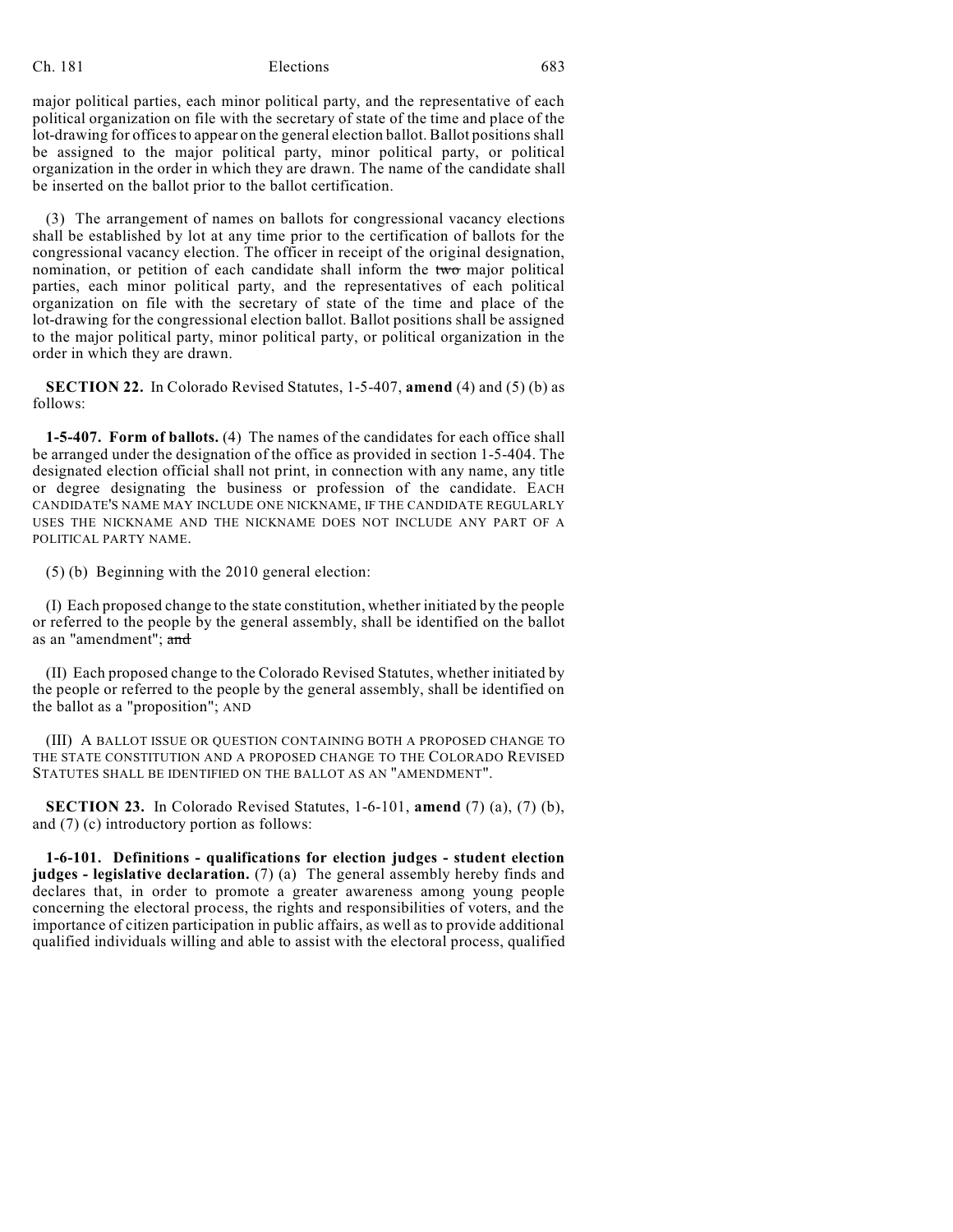students may be allowed to serve as student election judges. Therefore, it is the intent of the general assembly in enacting this subsection  $(7)$  to authorize county clerk and recorders DESIGNATED ELECTION OFFICIALS to appoint qualified students to serve as election judges in conformity with the requirements of this section.

(b) As used in this article, "student election judge" means a student who meets the requirements of this subsection  $(7)$  and who is appointed by a county clerk and recorder DESIGNATED ELECTION OFFICIAL for service as an election judge pursuant to the requirements of this section.

(c) The county clerk and recorders DESIGNATED ELECTION OFFICIALS may work with school districts and public or private secondary educational institutions to identify students willing and able to serve as student election judges. Such school districts or educational institutions may submit the names of the students to the clerk and recorder DESIGNATED ELECTION OFFICIAL of the county JURISDICTION in which the school district or educational institution is located for appointment as student election judges. Home-schooled students may apply to the county clerk and recorder DESIGNATED ELECTION OFFICIAL for appointment as a student election judge pursuant to the requirements of this section. From among the names submitted, the county clerk and recorders DESIGNATED ELECTION OFFICIALS may select students to serve as student election judges who meet the following qualifications:

**SECTION 24.** In Colorado Revised Statutes, 1-6-109, **add** (5) as follows:

**1-6-109. Party affiliation of election judges in partisan elections - definition - repeal.** (5) (a) FOR THE PURPOSES OF THIS SECTION ONLY, "MAJOR POLITICAL PARTY" MEANS ANY POLITICAL PARTY THAT AT THE LAST TWO PRECEDING GUBERNATORIAL ELECTIONS WAS REPRESENTED ON THE OFFICIAL BALLOT EITHER BY POLITICAL PARTY CANDIDATES OR BY INDIVIDUAL NOMINEES AND WHOSE CANDIDATE AT THOSE ELECTIONS RECEIVED AT LEAST TEN PERCENT OF THE TOTAL GUBERNATORIAL VOTES CAST.

(b) THIS SUBSECTION (5) IS REPEALED, EFFECTIVE JANUARY 1, 2015.

**SECTION 25.** In Colorado Revised Statutes, 1-6-109.5, **add** (5) as follows:

**1-6-109.5. Appointment and duties of supply judge - definition - repeal.** (5) (a) FOR THE PURPOSES OF THIS SECTION ONLY, "MAJOR POLITICAL PARTY" MEANS ANY POLITICAL PARTY THAT AT THE LAST TWO PRECEDING GUBERNATORIAL ELECTIONS WAS REPRESENTED ON THE OFFICIAL BALLOT EITHER BY POLITICAL PARTY CANDIDATES OR BY INDIVIDUAL NOMINEES AND WHOSE CANDIDATE AT THOSE ELECTIONS RECEIVED AT LEAST TEN PERCENT OF THE TOTAL GUBERNATORIAL VOTES CAST.

(b) THIS SUBSECTION (5) IS REPEALED, EFFECTIVE JANUARY 1, 2015.

**SECTION 26.** In Colorado Revised Statutes, 1-7-111, **amend** (1) (a) and (1) (b) as follows:

**1-7-111. Disabled registered elector - assistance.** (1) (a) If at any election, any registered elector declares to the election judges that, by reason of blindness or other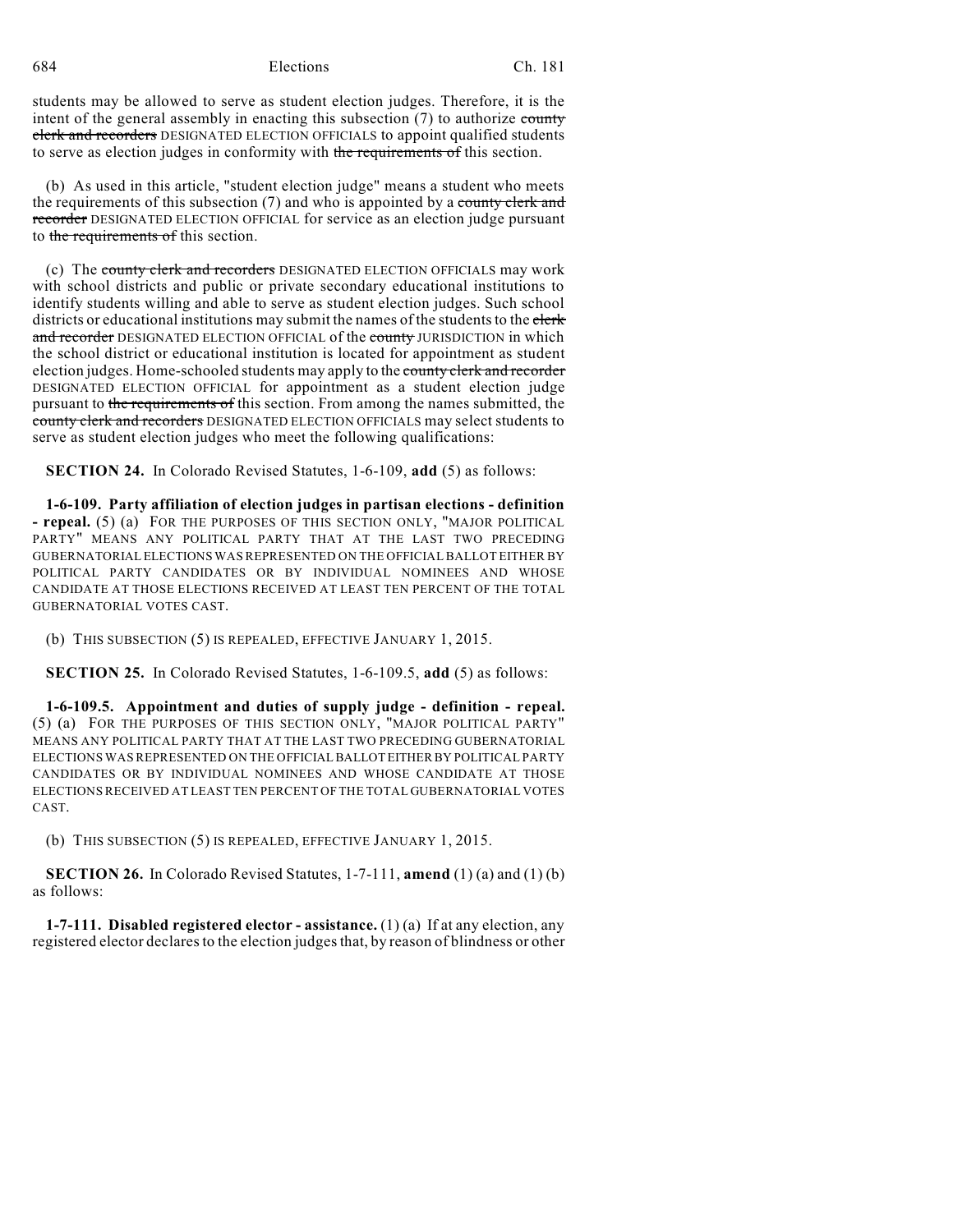physical disability or inability to read or write, he or she is unable to prepare the ballot or operate the voting device or electronic voting device without assistance, the elector shall be IS entitled, upon making a request, to receive the assistance of any one of the election judges or, at the elector's option, any eligible elector PERSON selected by the disabled eligible elector REQUIRING ASSISTANCE.

(b) Any person other than an election judge or the spouse, parent, grandparent, sibling or child eighteen years or older of the elector who assists more than one AN eligible elector in the precinct in casting his or her ballot shall first complete the following voter assistance/disabled voter self-affirmation form: "I, ...................., certify that I am the individual chosen by the disabled elector to assist the disabled elector in casting a ballot".

#### **SECTION 27.** In Colorado Revised Statutes, 1-7-112, **amend** (1) (a) as follows:

**1-7-112. Non-English speaking electors - assistance.** (1) (a) If at any election, any elector requests assistance in voting, by reason of difficulties with the English language, he or she is unable to prepare the ballot or operate the voting device or electronic voting device without assistance, the elector shall be entitled, upon making a request, to receive the assistance of an election judge, any person selected by the designated election official to provide assistance in that precinct, or any person selected by the eligible elector requesting assistance, provided that the person rendering assistance can provide assistance in both the language in which the elector is fluent and in English. No person, other than an election judge or person selected by the designated election official to provide assistance, shall be permitted to assist more than one elector per election unless the person is the elector's spouse, parent, grandparent, sibling, or child eighteen years or older.

#### **SECTION 28.** In Colorado Revised Statutes, 1-7-304, **amend** (1) as follows:

**1-7-304. Manner of voting.** (1) Each eligible elector, upon receiving a ballot, shall immediately proceed unaccompanied to one of the voting booths provided. To cast a vote, the eligible elector shall clearly FILL THE OVAL, CONNECT THE ARROW, OR OTHERWISE APPROPRIATELY mark or stamp in the appropriate square or place a cross mark  $(X)$  opposite the name of the candidate or the names of the joint candidates of the elector's choice for each office to be filled. In the case of a ballot issue, the elector shall clearly FILL THE OVAL, CONNECT THE ARROW, OR OTHERWISE APPROPRIATELY mark or stamp in the appropriate square or place a cross mark  $(X)$ opposite the answer which THAT the elector desires to give. Before leaving the voting booth, the eligible elector shall fold the ballot without displaying the marks thereon, in the same way it was folded when received by the elector, so that the contents of the ballot are concealed and the stub can be removed without exposing any of the contents of the ballot, and shall keep the ballot folded until it is deposited in the ballot box.

**SECTION 29.** In Colorado Revised Statutes, 1-7-503, **amend** (1) as follows:

**1-7-503. Manner of voting.** (1) Each eligible elector, upon receiving a ballot, shall immediately proceed unaccompanied to one of the voting booths provided. To cast a vote, the eligible elector shall clearly FILL THE OVAL, CONNECT THE ARROW, OR OTHERWISE APPROPRIATELY mark or stamp in the appropriate square or place a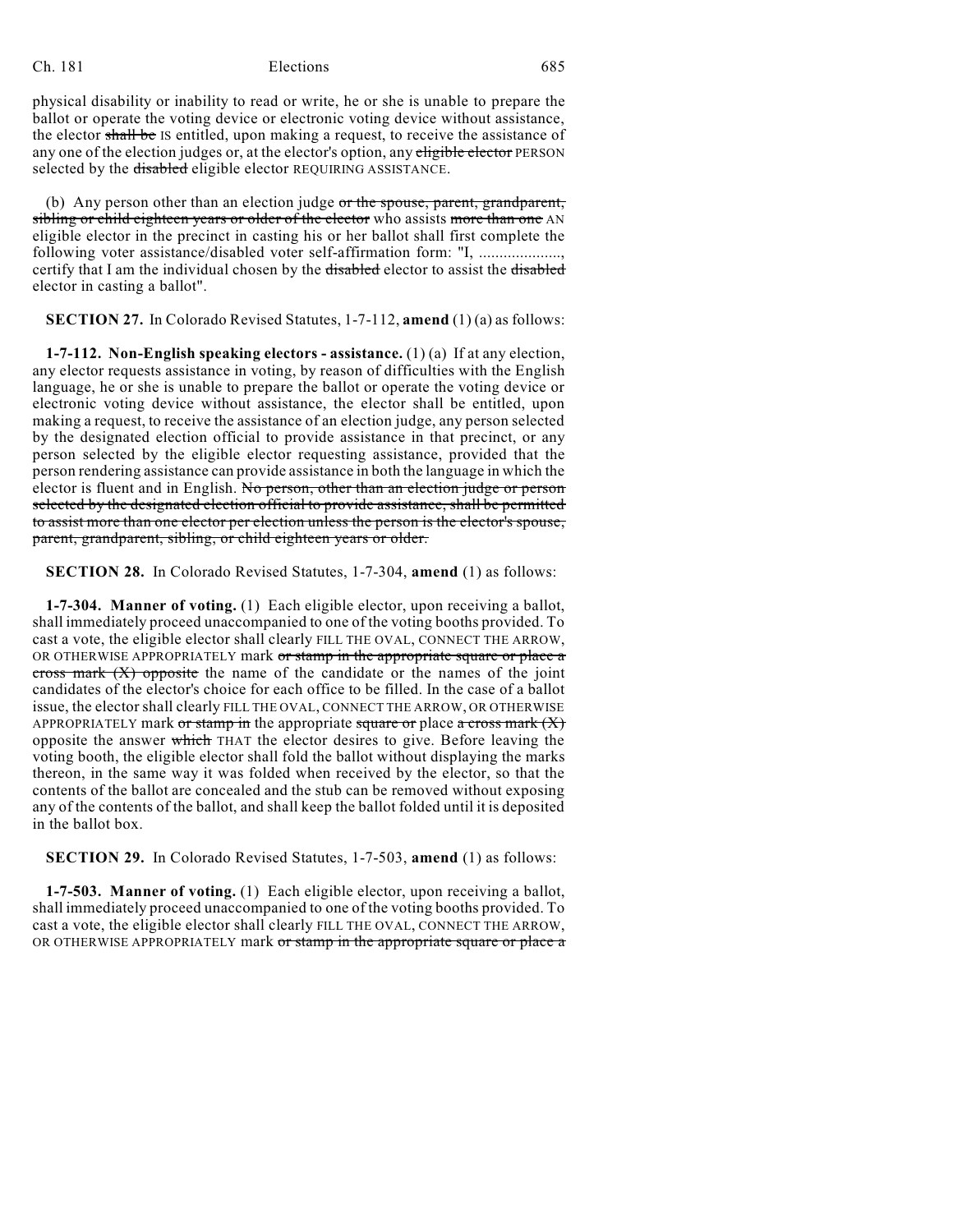cross mark  $(X)$  opposite the name of the candidate or the names of the joint candidates of the elector's choice for each office to be filled. In the case of a ballot issue, the elector shall clearly FILL THE OVAL, CONNECT THE ARROW, OR OTHERWISE APPROPRIATELY mark or stamp in the appropriate square or place a cross mark  $(X)$ opposite the answer which THAT the elector desires to give. Before leaving the voting booth, the eligible elector, without displaying the marks thereon, shall place the ballot in the privacy envelope so that the contents of the ballot or ballot card are concealed and shall place the envelope and the ballot or ballot card in the ballot box.

**SECTION 30.** In Colorado Revised Statutes, 1-7-508, **amend** (3) as follows:

**1-7-508. Determination of improperly marked ballots.** (3) No ballot shall be counted unless it has the official endorsement required by section 1-7-502 SECTION  $1-5-407(1)$ .

**SECTION 31.** In Colorado Revised Statutes, 1-7-509, **add** (1) (c) (III) as follows:

**1-7-509. Electronic and electromechanical vote counting - testing of equipment required - definition - repeal.** (1) (c) (III) (A) FOR THE PURPOSES OF SUBPARAGRAPH (I) OF THIS PARAGRAPH (c) ONLY, "MAJOR POLITICAL PARTY" MEANS ANY POLITICAL PARTY THAT AT THE LAST TWO PRECEDING GUBERNATORIAL ELECTIONSWAS REPRESENTED ON THE OFFICIALBALLOT EITHER BY POLITICAL PARTY CANDIDATES OR BY INDIVIDUAL NOMINEES AND WHOSE CANDIDATE AT THE LAST TWO PRECEDING GUBERNATORIAL ELECTIONS RECEIVED AT LEAST TEN PERCENT OF THE TOTAL GUBERNATORIAL VOTES CAST.

(B) THIS SUBPARAGRAPH (III) IS REPEALED, EFFECTIVE JANUARY 1, 2015.

**SECTION 32.** In Colorado Revised Statutes, 1-7.5-105, **amend** (1) and (1.5) (a) as follows:

**1-7.5-105. Preelection process.** (1) The designated election official responsible for conducting an election that is to be by mail ballot pursuant to section 1-7.5-104 (1) shall notify the secretary of state no later than fifty-five days prior to the A NONPARTISAN election OR, FOR ANY MAIL BALLOT ELECTION THAT IS COORDINATED WITH OR CONDUCTED BY THE COUNTY CLERK AND RECORDER, NO LATER THAN NINETY DAYS PRIOR TO THE ELECTION. The notification shall include a proposed plan for conducting the mail ballot election, which may be based on the standard plan adopted by the secretary of state.

 $(1.5)$  (a) Notwithstanding the provisions of subsection  $(1)$  of this section, if a primary election is conducted as a mail ballot election pursuant to this article, the designated election official shall notify the secretary of state no later than one hundred twenty NINETY days prior to the election. The notification shall include a proposed plan for conducting the mail ballot election, which may be based on the standard plan adopted by the secretary of state.

**SECTION 33.** In Colorado Revised Statutes, 1-7.5-107, **amend** (5) (c); and **add** (2.7) as follows: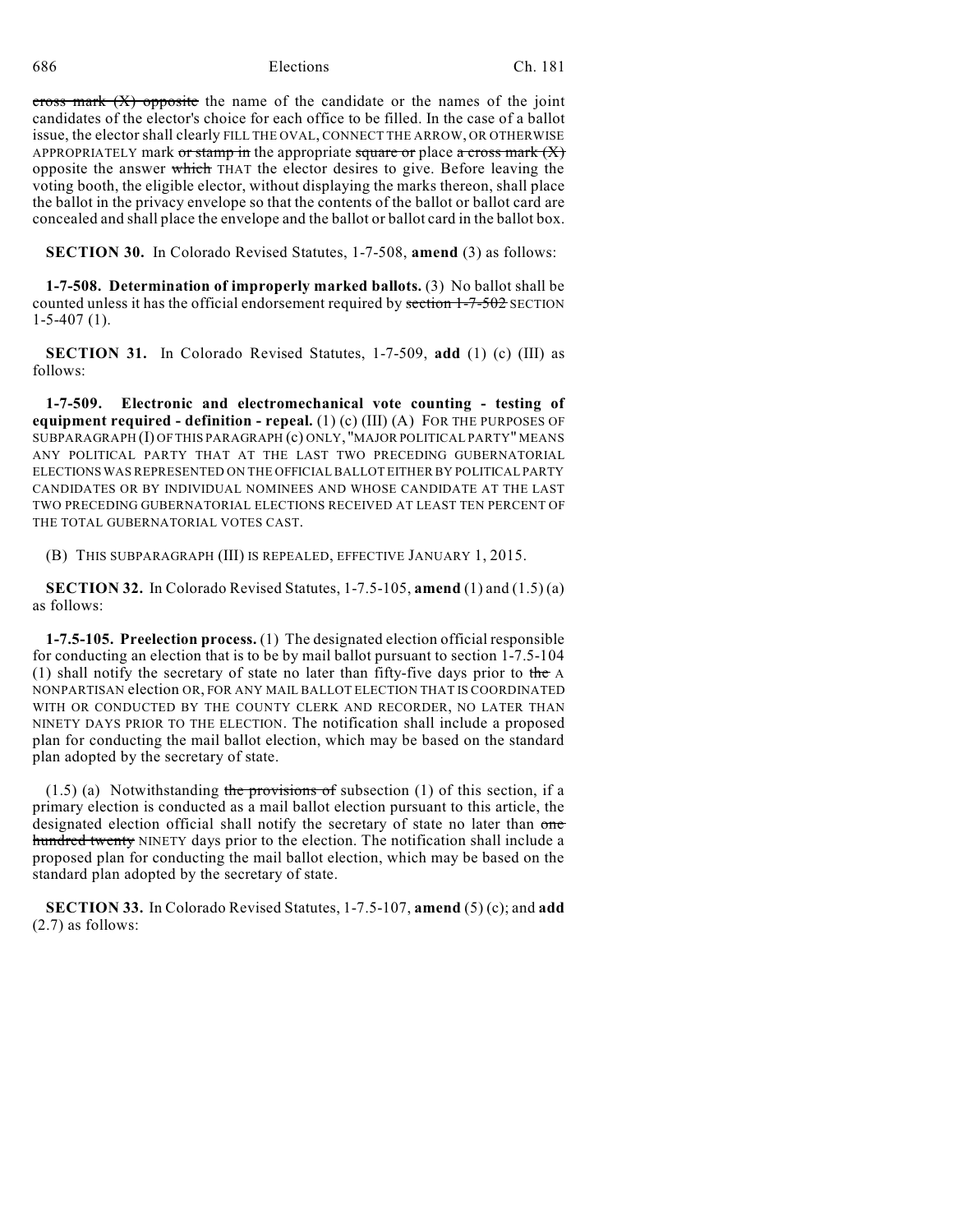**1-7.5-107. Proceduresfor conducting mail ballot election - primary elections - first-time voters casting a mail ballot after having registered by mail to vote - in-person request for ballot.** (2.7) SUBSEQUENT TO THE PREPARATION OF BALLOTS IN ACCORDANCE WITH SECTION 1-5-402 BUT PRIOR TO THE MAILING REQUIRED UNDER SUBSECTION (3) OF THIS SECTION, A DESIGNATED ELECTION OFFICIAL SHALL PROVIDE A MAIL BALLOT TO A REGISTERED ELECTOR REQUESTING THE BALLOT AT THE DESIGNATED ELECTION OFFICIAL'S OFFICE OR THE OFFICE DESIGNATED IN THE MAIL BALLOT PLAN FILED WITH THE SECRETARY OF STATE.

(5) (c) For November coordinated elections only ANY ELECTION CONDUCTED WITH OR COORDINATED BY A COUNTY CLERK AND RECORDER, the signature of the eligible elector on the return envelope shall be compared with the signature of the eligible elector on file in the office of the county clerk and recorder or in the statewide voter registration system in accordance with section 1-7.5-107.3.

**SECTION 34.** In Colorado Revised Statutes, 1-8-104, **amend** (6) as follows:

**1-8-104. Applications for mail-in ballot.** (6) No person shall give to any eligible elector any form for the purpose of requesting a mail-in ballot unless such THE form prompts the applicant to provide all the information required by subsection (1) of this section and IS EITHER PROVIDED BY THE STATE OR THE ELECTOR'SCOUNTY OR containsthe following statement: "Under Colorado law, your mail-in ballot application must contain your printed name, signature, residence address, mailing address if you wish to receive the ballot by mail, and date of birth. If you do not provide all of this information, you may not receive a mail-in ballot according to the rules established by the secretary of state." Violation of this subsection (6) is an offense punishable as provided in section 1-13-803.

**SECTION 35.** In Colorado Revised Statutes, **amend** 1-8-110 as follows:

**1-8-110. Challenges.** The right to vote of any person voting by mail-in ballot may be challenged in the same manner and for the same causes as other persons are challenged SET FORTH IN SECTION 1-9-207.

**SECTION 36.** In Colorado Revised Statutes, 1-8-111, **add** (1.5) as follows:

**1-8-111. Delivery of mail-in ballot and replacement mail-in ballots in-person request for ballot.** (1.5) SUBSEQUENT TO THE PREPARATION OF BALLOTS IN ACCORDANCE WITH SECTION 1-5-402 BUT PRIOR TO THE MAILING REQUIRED UNDER SUBSECTION (1) OF THIS SECTION, A DESIGNATED ELECTION OFFICIAL SHALL PROVIDE A MAIL BALLOT TO A REGISTERED ELECTOR REQUESTING THE BALLOT AT THE DESIGNATED ELECTION OFFICIAL'S OFFICE OR THE OFFICE DESIGNATED IN THE MAIL BALLOT PLAN FILED WITH THE SECRETARY OF STATE.

**SECTION 37.** In Colorado Revised Statutes, 1-8-114, **amend** (2) as follows:

**1-8-114. Self-affirmation on return envelope.** (2) The signing of the self-affirmation on the return envelope for the mail-in ballot shall constitute an affirmation by the voter, under penalty of perjury, that the facts stated in the self-affirmation are true. IF THE VOTER IS UNABLE TO SIGN, HE OR SHE MAY AFFIRM BY MAKING A MARK ON THE SELF-AFFIRMATION, WITH OR WITHOUT ASSISTANCE,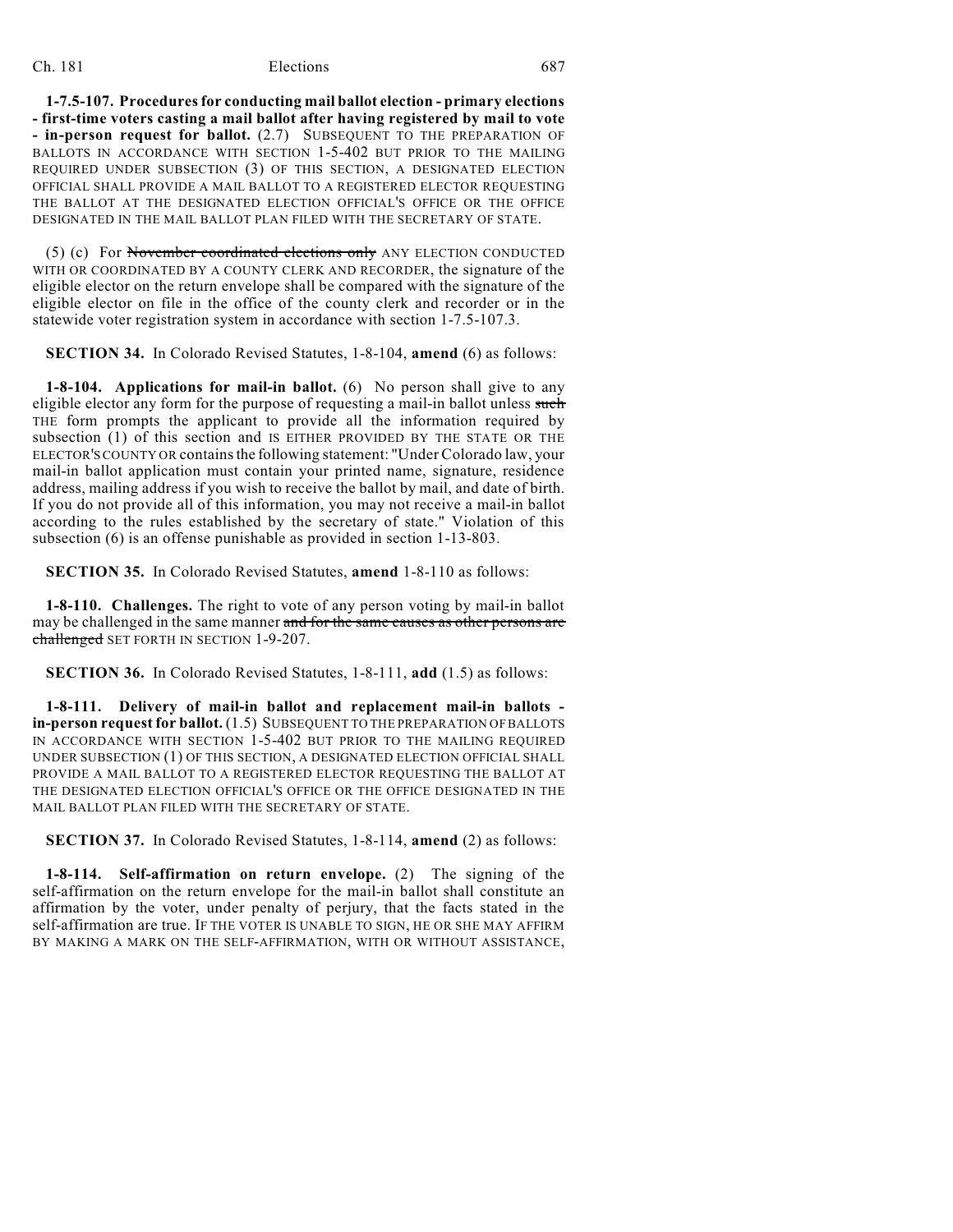WITNESSED BY ANOTHER PERSON.

**SECTION 38.** In Colorado Revised Statutes, 1-8-115, **amend** (4) as follows:

**1-8-115. Emergency mail-in voting.** (4) If, following the procedure set forth in this section, the designated election official is unable to provide a mail-in ballot to an elector, the designated election official shall seek authority from the secretary of state to provide a mail-in ballot to the elector by electronic transfer in accordance with the election rules of the secretary of state. If the mail-in ballot is delivered to the eligible elector by electronic transfer, the eligible elector may return the ballot by electronic transfer as set forth in subsection (5) of this section.

**SECTION 39.** In Colorado Revised Statutes, 1-10-105, **amend** (5) (d) as follows:

**1-10-105. Official abstract of votes cast - certification by secretary of state.** (5) The secretary of state shall publish on a biennial basis an official abstract of votes cast for all statewide elections held in the year of the general election and include the odd-number year immediately preceding that general election. The abstract shall contain the following information:

(d) Based on the total number of active, registered voters, the percent of voter turnout in each county; and

**SECTION 40.** In Colorado Revised Statutes, 1-10.5-102, **amend** (1) as follows:

**1-10.5-102. Recountsfor congressional,state, and district offices,state ballot questions, and state ballot issues.** (1) If the secretary of state determines that a recount is required for the office of United States senator, representative in congress, any state office or district office of state concern, any state ballot question, or any state ballot issue certified for the ballot by the secretary of state, the secretary of state shall order a complete recount of all the votes cast for that office, state ballot question, or state ballot issue no later than the twenty-fifth THIRTIETH day after the election.

**SECTION 41.** In Colorado Revised Statutes, 1-40-115, **amend** (2) as follows:

**1-40-115. Ballot - voting - publication.** (2) (a) All ballot issues MEASURES shall be printed on the official ballot in that order, together with their respective letters and numbers prefixed in bold-faced type. A BALLOT ISSUE ARISING UNDER SECTION 20 OF ARTICLE X OF THE STATE CONSTITUTION SHALL APPEAR IN CAPITAL LETTERS. Each ballot shall have the following explanation printed one time at the beginning of such ballot issues MEASURES: "Ballot issues QUESTIONS referred by the general assembly or any political subdivision are listed by letter, and ballot issues QUESTIONS initiated by the people are listed numerically. A ballot issue QUESTION listed as an 'amendment' proposes a change to the Colorado constitution, and a ballot issue QUESTION listed as a 'proposition' proposes a change to the Colorado Revised Statutes. A 'yes' vote on any ballot issue QUESTION is a vote in favor of changing current law or existing circumstances, and a 'no' vote on any ballot issue QUESTION is a vote against changing current law or existing circumstances.". Each ballot title shall appear on the official ballot but once. For each ballot title that is an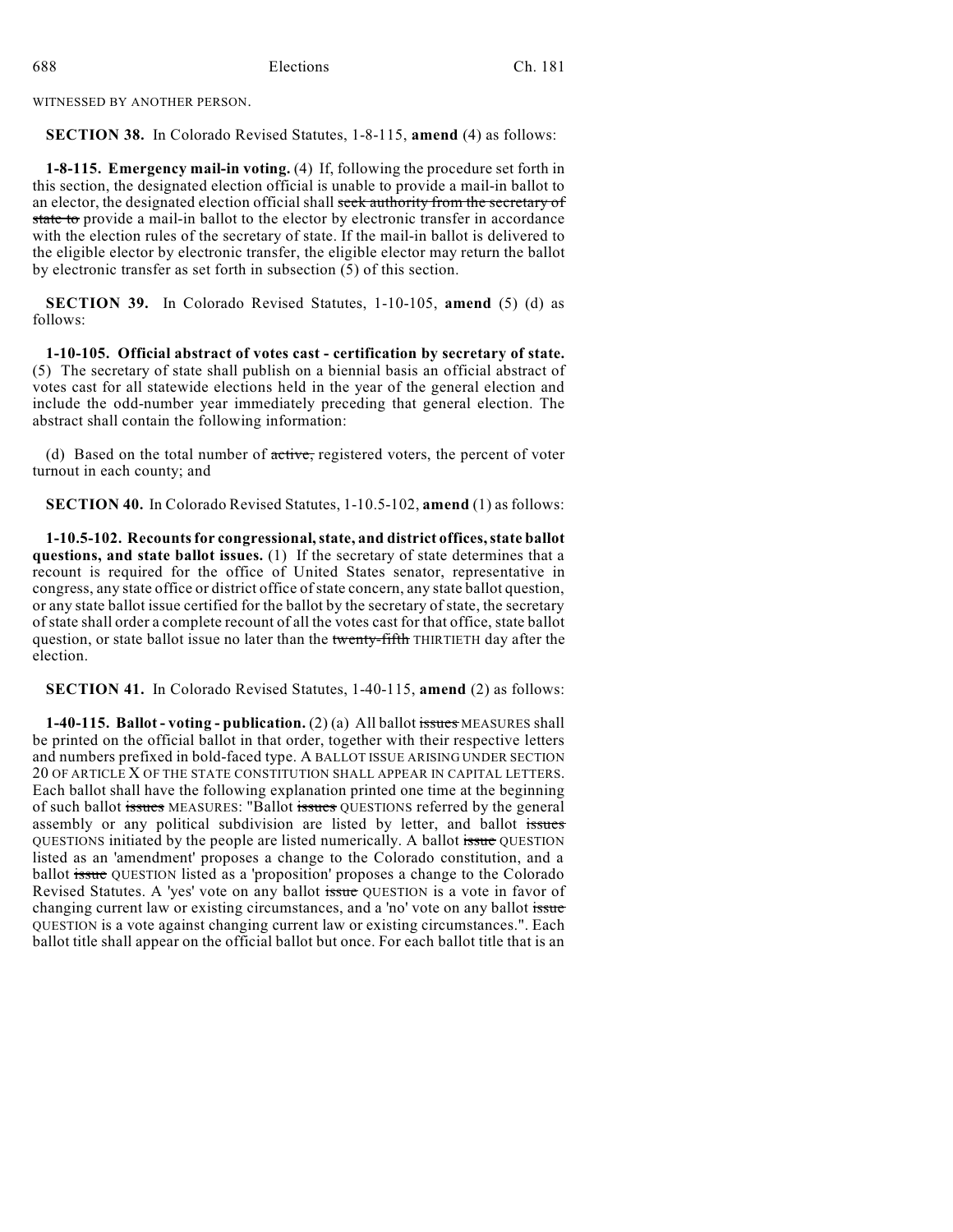amendment, the amendment number or letter shall be immediately followed by the description "(CONSTITUTIONAL)". For each ballot title that is a proposition, the proposition number or letters shall be immediately followed by the description "(STATUTORY)". Each ballot title shall be separated from the other ballot titles next to it by heavy black lines and shall be followed by the words "yes" and "no" with blank spaces to the right and opposite the same as follows:

#### **(HERE SHALL APPEAR THE BALLOT TITLE IN FULL)**

YES NO

(b) For purposes of preparing an audio ballot as part of an accessible voting system:

(I) In lieu of the parenthetical description preceding a ballot title that is an amendment required by paragraph (a) of this subsection (2), the audio ballot shall include the following: "The following ballot issue QUESTION proposes a change to the Colorado constitution."; and

(II) In lieu of the parenthetical description preceding a ballot title that is a proposition required by paragraph (a) of this subsection (2), the audio ballot shall include the following: "The following ballot issue QUESTION proposes a change to the Colorado Revised Statutes.".

**SECTION 42.** In Colorado Revised Statutes, 32-1-1106, **amend** (1) (a) as follows:

**32-1-1106. Special financial provisions - metropolitan districts that provide street improvement, safety protection, or transportation services.** (1) In addition to the powers specified in section 32-1-1101, the board of a metropolitan district organized with street improvement, safety protection, or transportation powers as described in section  $32-1-1004$  (2) (d), (2) (f), (2) (h), and (5) has the power, for and on behalf of the district, to levy a uniform sales tax, at a rate determined by the board, upon every transaction or other incident with respect to which a sales tax is levied by the state that occurs within any area of the district that is not also within the boundaries of an incorporated municipality subject to the following limitations:

(a) The board may levy the tax only if the question of levying the tax is submitted to and approved by a majority of the registered electors of the portion of the district in which the tax is to be levied voting at a regular district election or at a special election held on the Tuesday after the first Monday of November in an even-numbered year or on the FIRST Tuesday after the first Monday of November in an odd-numbered year in accordance with the provisions of this article and section 20 of article X of the state constitution. The ballot issue shall provide that the tax to be levied shall be in addition to any other taxes levied by the district. The district shall pay all costs of the election, and no district moneys may be used to urge or oppose passage of the ballot issue submitted at the election.

**SECTION 43. Applicability.** The provisions of this act apply to elections